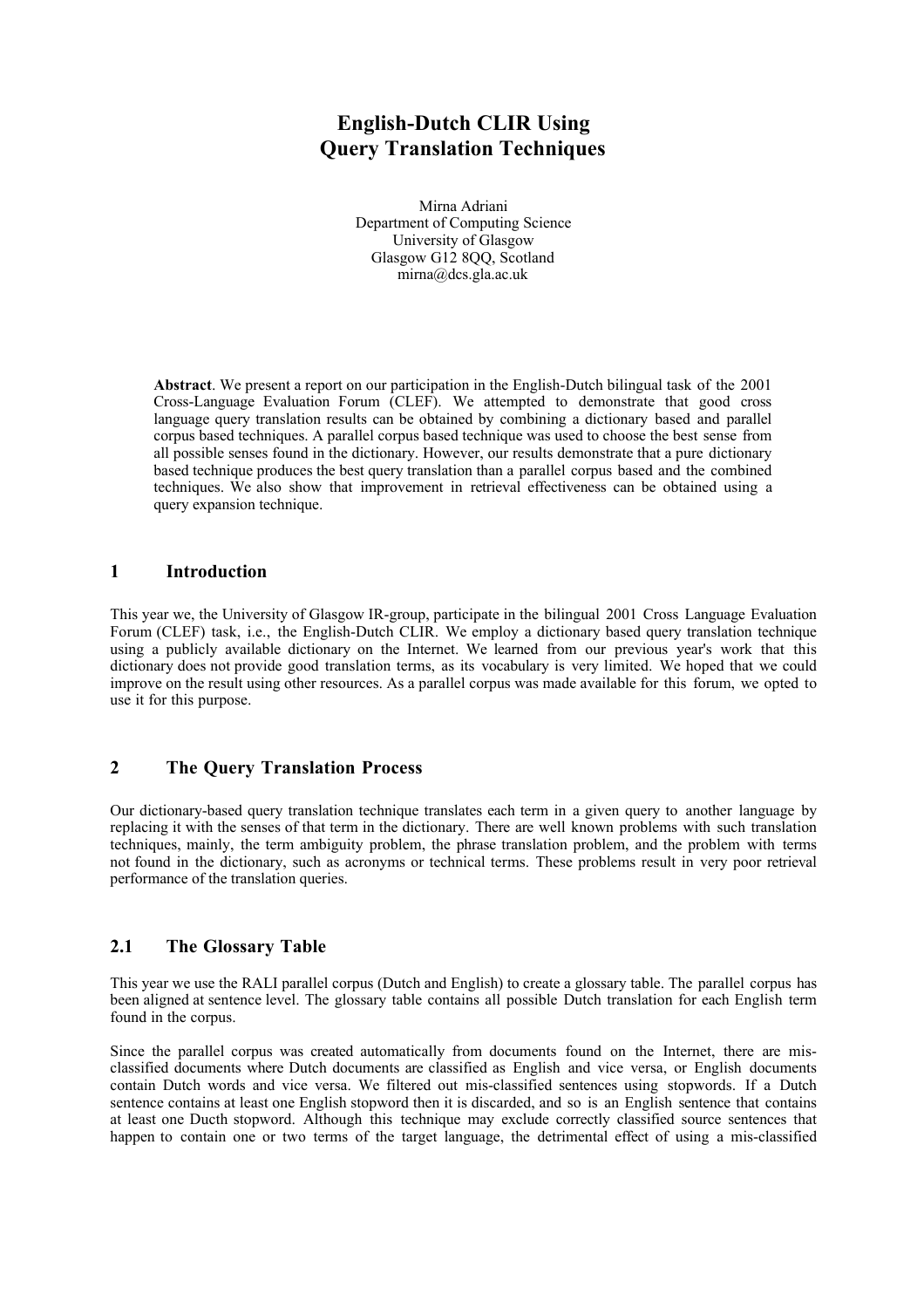sentence is worse than incorrectly excluding a sentence. After this clean up process, the parallel corpus contains 62,536 sentences.

The glossary table entry is created using the following formula:

 $PT = tf_{ED} / (tf_{E} + tf_{D} - tf_{ED})$ 

where

 $PT =$  the probability that an English term is a translation of a Dutch term  $t_{\text{ED}}$  = the frequency of both the English and the Dutch terms occur together  $t_f$ <sub>E</sub> = the occurrence frequency of the English term  $tf_D$  = the occurrence frequency of the Dutch term

For each English term in the sentence, we obtain the Dutch translation term from the parallel sentences with the highest *PT*. Below are some sample entries in the glossary table and their *PT* values:

4.5946 *find-vind* 5.5946 *human-humaan* 6.6868 *indian-indisch* 6.7637 *russia-rusland*

# **2.2 Choosing the Best Translation Term**

The dictionary based query translation technique produces one or more translation terms in the target language for each term in the source language. A sense disambiguation technique is used to choose the best possible translation term. We perform the sense disambiguation process as follows:

- 1. Obtain the Dutch translation terms of the given English term from the dictionary.
- 2. Obtain entries in the glossary table for the same English term.
- 3. Select the Dutch translation term from terms obtained in step 1 that has the highest PT value in the entries obtained in step 2.
- 4. If the English term is not found in the dictionary but has entries in the glossary table then select the Dutch term from the glossary entries that has the highest *PT* value.
- 5. If the English term is not found in either the dictionary or the glossary table then it is taken without translation.

# **2.2 Query Expansion Technique**

Expanding translation queries has been shown to improve the CLIR effectiveness. One of the query expansion techniques is called the *pseudo relevance feedback*. This technique is based on an assumption that the top few documents retrieved are indeed relevant to the query, and so they must contain other terms that are also relevant to the query. The query expansion technique adds such terms into the translated queries. We applied this technique in this work. In choosing the good terms from the top ranked documents, we use the *tf*\**idf* term weighting formula [4]. We add a certain number of terms that have the highest weight values.

#### **3 Experiment**

The Dutch document collection contains 190,604 documents from two Dutch newspapers, the *Algemeen Dagblad* and the *NRC Handelsblad*. We participate in the bilingual task using the English topics. We opted to use the query title and the description for all of the available 50 topics. In addition to the combined dictionary and parallel corpus based technique we also conducted an experiment using a pure dictionary based query translation technique, and an experiment using a pure parallel corpus based query translation.

The query translation process is performed fully automatic. Stopwords are removed from the English queries and the remaining terms are stemmed using the Porter stemmer. For the pure dictionary based translation technique,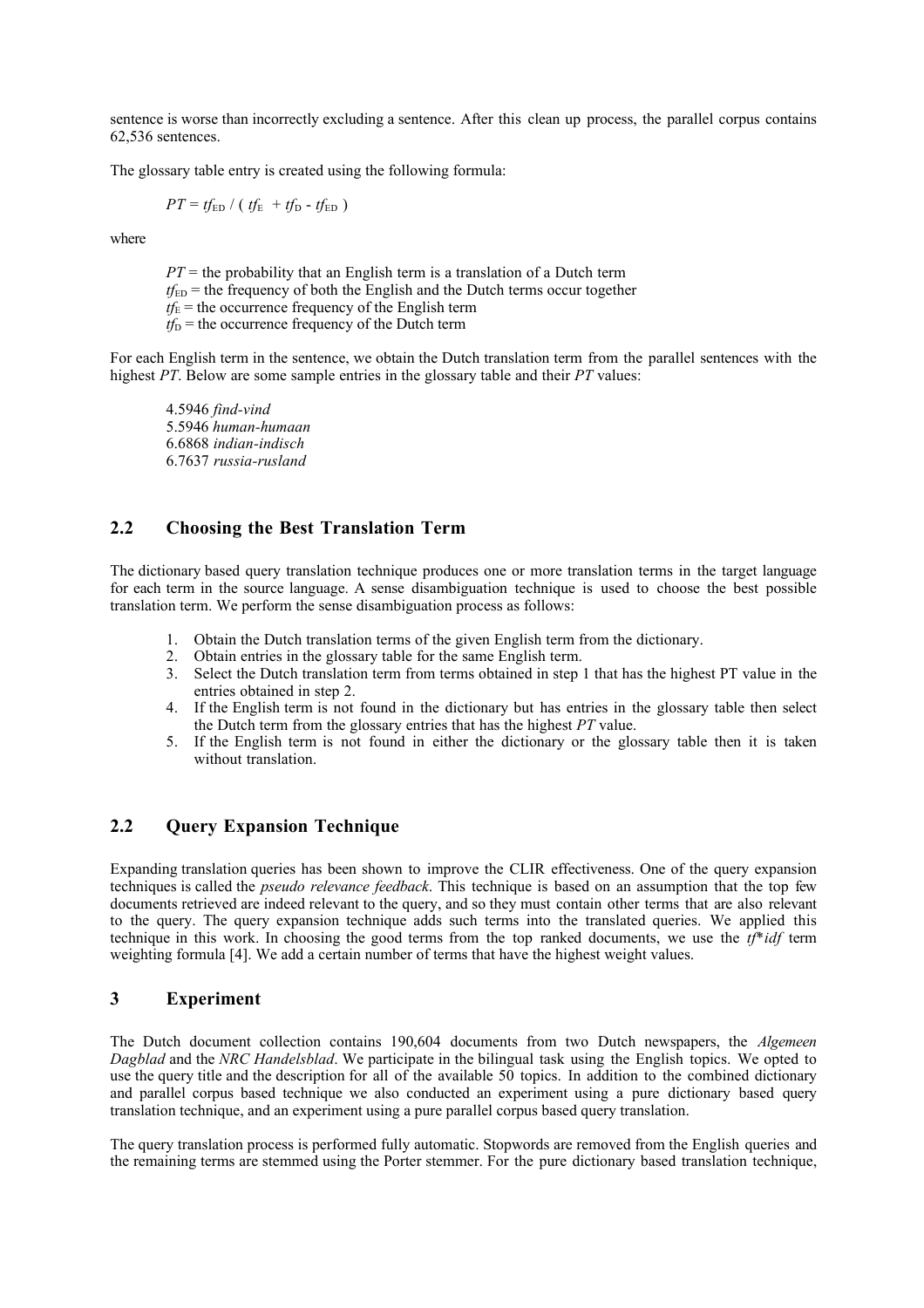we simply include all possible translation terms found in the dictionary, i.e., without any sense disambiguation. If phrases in the queries are not found in the dictionary, they are translated by translating the individual constituent terms. For the pure parallel corpus based translation technique, we simply select the translation term in the glossary entry that has the highest *PT* value. In these two techniques, English terms that are not found in the dictionary or in the glossary table are taken without translation.

We use a machine-readable dictionary downloaded from the Internet at http://www.freedict.com. This dictionary contains short translations of English words in a number of languages. We realized that the dictionary is not ideal for our purpose, as most of its entries contain only one or two senses. However, its free availability outweighs its limitation. We reformatted the dictionary files so that our query translator program can read them. The dictionary contains 9,972 entries.

Then we apply the pseudo relevance feedback query expansion technique to the combined dictionary and parallel corpus based technique. We used the top 20 and 30 documents to extract the expansion terms.

In these experiments, we used the INQUERY information retrieval system to index and retrieve the documents. Terms in the Dutch queries and documents are stemmed using the Dutch stemmer from the Muscat system.

## **4 Results**

Our work concentrates on the bilingual task using English queries to retrieve documents from the Dutch collections. The result that we submitted (code-named glaenl) is the one from the combined dictionary and parallel corpus based technique. Table 1 shows the result of our experiments. The retrieval performance of the translation queries obtained using the dictionary based technique falls 34.55% below that of the monolingual query (see Table 1). The performance of the query translation using parallel corpus only is the worst, i.e., 60.46% below that of the monolingual query. The retrieval performance of the combined method is 40.80% below the monolingual performance. This indicates that the parallel corpus based sense disambiguation technique drops the performance of the dictionary based translation queries by 5.25%.

| Task                   | P/R       | % Change |
|------------------------|-----------|----------|
| Monolingual            | 0.3238    |          |
| <b>Dictionary</b>      | 0.2119    | $-34.55$ |
| <b>Parallel corpus</b> | 0.1280    | $-60.46$ |
| Dictionary & P corpus  | 0 1 9 1 7 | $-40.80$ |
|                        |           |          |

**Table 1.** Average retrieval precision of the monolingual runs and the bilingual runs using English queries that are translated to Dutch using dictionary only, parallel corpus only, and combined dictionary and parallel corpus.

| Query translation 5 terms<br>using Dict $& PC$ |             | 10 terms    | 20 terms    | 30 terms    |
|------------------------------------------------|-------------|-------------|-------------|-------------|
| 0 1 9 1 7                                      | 0.2002      | 0.2003      | 0.2048      | 0.2074      |
|                                                | $(+4.43\%)$ | $(+4.49\%)$ | $(+6.86\%)$ | $(+8.20\%)$ |

**Table 2.** Average retrieval precision of the query expansion using the top 30 document method.

| translation<br><b>Ouery</b><br>using Dict $& PC$ | 15 terms     | 10 terms     | 20 terms     | 30 terms     |
|--------------------------------------------------|--------------|--------------|--------------|--------------|
| 0.1917                                           | 0.2123       | 0.2111       | 0.2116       | 0.2205       |
|                                                  | $(+10.72\%)$ | $(+10.13\%)$ | $(+10.39\%)$ | $(+15.01\%)$ |